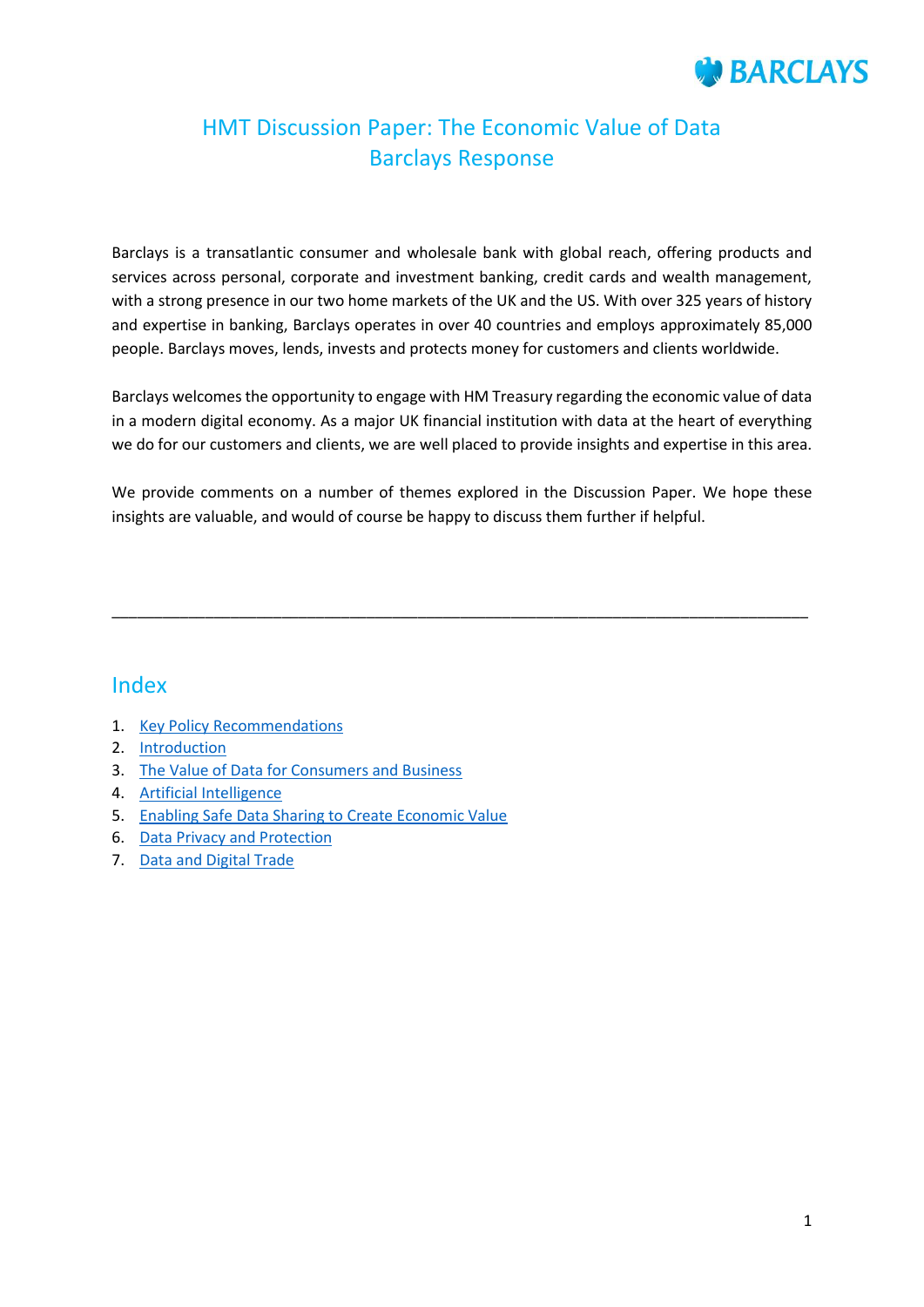

# <span id="page-1-0"></span>Key Policy Recommendations

### Value of Data for Consumers and Business

 Industry should be responsible for ensuring consumers understand their legal rights regarding the use of their data, and explain how they are being observed and safeguarded.

### Artificial Intelligence

- Government should develop a framework of ethical guidelines for industry to adhere to when creating AI systems.
- Government should consider developing guidance or a liability framework for third party outsourcing of AI activities.
- Government should invest in AI education at schools and universities to ensure the UK has the right skills to lead going forward.
- Government should consider how automated decision making provisions under GDPR could be approached to enable AI and other technologies to deliver the most benefit.

### Establishing Safe Data Sharing Frameworks

- Government should consider lessons learnt in the development of the Open Banking framework, when developing new data sharing frameworks.
- Government should explore extending the Open Banking framework beyond the CMA 9 to all banks.
- Government should consider the introduction of data sharing frameworks in other data-rich sectors, e.g. the tech sector.
- Government should facilitate the development of common standards for data portability, with standardised templates appropriate for each sector.
- Government should seek to maximise consumers' awareness of their data portability rights. Service providers should also be required to ensure consumers are aware of their rights and fully understand that they can request their personal data to share with other firms if they choose to.

### Data Privacy and Protection

- Government should lead the development of global standards for data protection and interoperability between jurisdictions.
- Government should seek to achieve a data adequacy decision from the EU, as soon as possible.
- Government should review the liability framework for merchant data breaches to ensure that those who allow data losses bear the full costs of those data losses, including any costs of third parties that can be accurately associated to their data loss.

### Data and Digital Trade

 Government should push back against any data localisation trends on the international stage and ensure an appropriate international framework exists for cross border data flows.

\_\_\_\_\_\_\_\_\_\_\_\_\_\_\_\_\_\_\_\_\_\_\_\_\_\_\_\_\_\_\_\_\_\_\_\_\_\_\_\_\_\_\_\_\_\_\_\_\_\_\_\_\_\_\_\_\_\_\_\_\_\_\_\_\_\_\_\_\_\_\_\_\_\_\_\_\_\_\_\_\_\_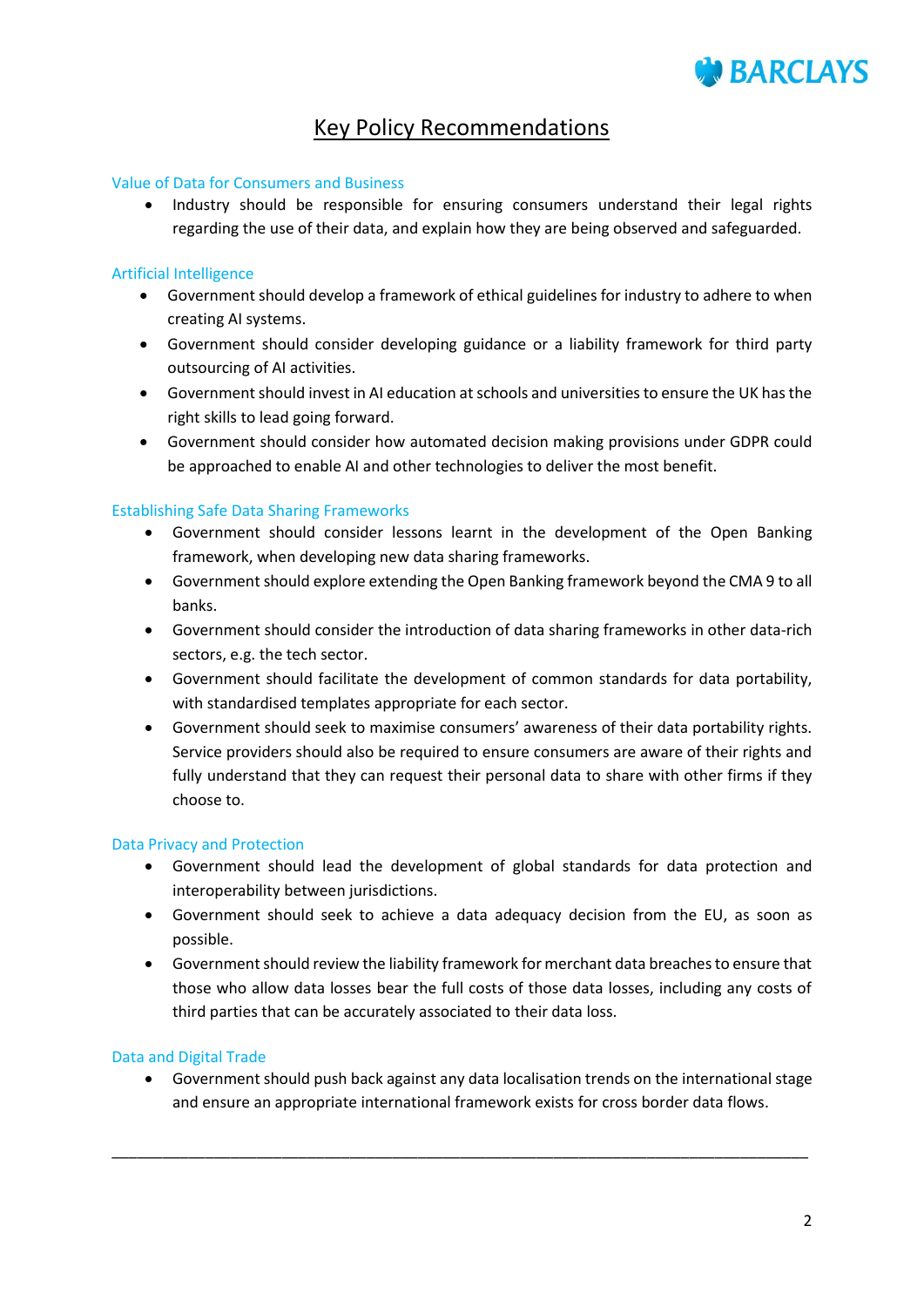

### <span id="page-2-0"></span>1. Introduction

The digital revolution is fundamentally changing the way in which businesses operate and the way users manage their lives. Almost all sectors are being impacted by digitisation to some extent, with financial services in particular being transformed. Indeed, over the next few years, almost all financial services will be conducted digitally as consumers and clients increasingly choose online digital offerings over traditional channels such as branches.

And as consumers increasingly engage digitally, they generate a data profile with their provider that develops over time. The volumes of data being generated are huge, and firms are only just starting to try and better understand it. However, advances in technology are increasingly able to help. The rise of artificial intelligence and 'big data' technologies is helping firms process and understand the enormous data sets they find themselves holding, allowing them to make more informed decisions and create greater value.

When consumer data can be understood and leveraged appropriately, it has the potential to have significant economic value, both for firms and consumers. For firms, data can provide unprecedented insights into their customers which can be used to tailor products and services appropriately. For consumers, rights and capabilities to share their personal data with third parties provide enormous potential for consumers to leverage their data and receive meaningful economic benefit. But with greater consumer control over their data, also comes greater data privacy risks to consider.

### <span id="page-2-1"></span>2. The Value of Data for Consumers and Business

As markets across the economy become increasingly digital, consumers are generating more and more data that is held by their service provider. This data can provide insights on the consumer that previously have been unavailable to firms, but have the potential to benefit both the consumer and the firm itself. These consumer insights are inherently valuable as they enable business to better understand their consumers and market place, while allowing consumers to benefit from more intelligent and consumer focused products and services. Furthermore, new data sharing capabilities are well positioned to create significant economic value as consumers are empowered to harness their data for their own benefit – see Section 4.

Increasing volumes of data are already changing how financial services firms operate and engage with their customers. For example:

 **Tailored Customer Service** – as consumers engage with firms on an ongoing basis, they continually develop a data profile that firms use to better understand their consumers and offer a differentiated service. For example, data showing a young person has received a student loan payment could enable the firm to classify them as a student and therefore offer an appropriate product such as a Student Current Account, with clear benefit to the consumer.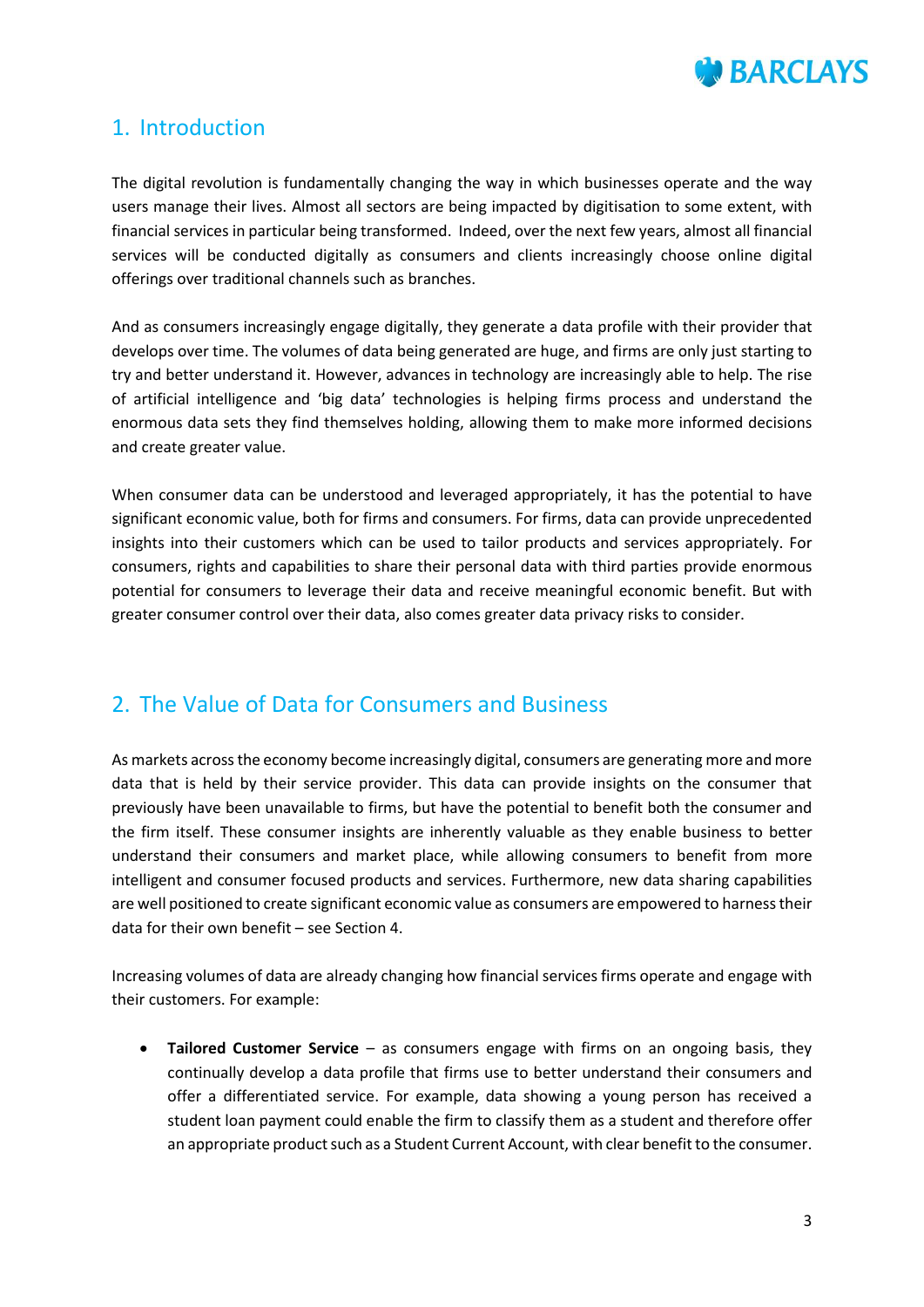

- Insurance also provides a clear example of data enabling value creation. Providers will assess a consumer's needs against their data profile to generate a price that reflects the cost of any service provision. Ultimately, the use of data leads to fairer, more efficient outcomes and effective risk management.
- **Vulnerable Customers**  financial services firms are increasingly using their consumers' data to provide more holistic support to their most vulnerable customers. Barclays has developed a 'Financial Stress Data Engine' that looks at a combination of data points, such as sustained overdraft usage and low levels of funds remaining after expenses, to identify potential vulnerability and limited resilience to a financial shock. When consumers are clearly identified as struggling, we are now able to proactively engage them to offer support and tools to help improve their financial health. Recent research suggests consumers support banks using their data to identify and support potentially vulnerable customers or customers clearly experiencing financial distress. The research was clear consumers prefer a *direct approach* from their bank when clearly experiencing financial distress, but a *softer, more indirect approach* if data indicates only potential signs of financial difficulty. While there is strong potential for banks to use consumer data to support vulnerable customers, it is important that firms build consumer understanding to alleviate any potential fears around transparency. Of course, it is important to ensure that any consumers identified as being vulnerable are not unfairly excluded or disadvantaged as a result.
- The FCA have recognized that often banks have a strong commercial incentive to assess a consumer's credit risk when taking lending decisions, but less incentive to assess the risk that that credit will negatively impact the consumer's broader personal financial situation. Therefore, on 1 November, the FCA clarified that the requirement to assess creditworthiness incorporates both the customer's ability to repay any credit, and their ability to meet the repayments without significantly impacting their financial situation. Barclays' existing creditworthiness assessments already reflect this clarification. This is a positive example of where consumers' data is currently being used for their benefit within the unsecured lending market.

### **Transparency and Consumer Understanding**

While increasing volumes of data have the potential to create significant economic value, industry moves to use develop and deliver new and innovative products and services need to be carefully balanced with the need to protect consumers. As data becomes more valuable, firms will increasingly look to persuade consumers to provide their data in exchange for, or as part of, a service. Indeed, as is commonly highlighted, if services are provided for free, provision of data is often the price consumers pay in return for the service. It is important therefore that consumers understand what data they are providing to firms, and that firms are transparent as to what data they are requesting, how it will be collected, for what purpose(s) it will be used, and by whom. Ultimately, transparency is key to generating consumer trust in the collection and use of their data by business.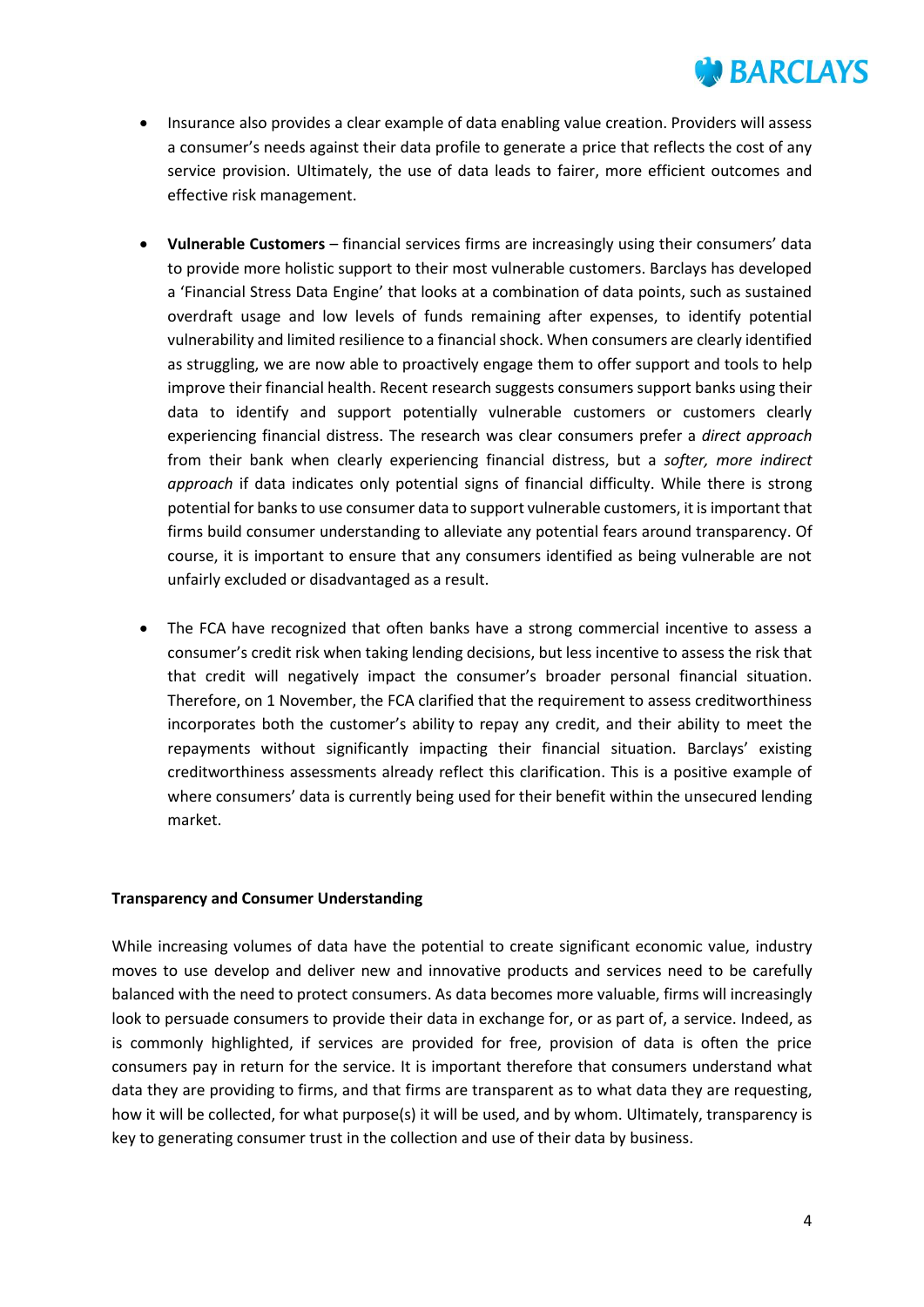# **BARCLAYS**

Furthermore, as processing of consumer data becomes increasingly automated, it will become more difficult for consumers to provide informed consent (if required) or even know whether their data is being processed in the first place. While data protection rules have long required firms to explain to customers how they will use their data, and GDPR has enhanced those rules further, industry should be responsible for ensuring consumers know their legal rights regarding their data, and explain how they are being observed and safeguarded.

Consumer understanding is especially important in the context of data sharing. As consumer data sharing becomes common place, and consumers are increasingly encouraged to share their data with third parties, it is vital they have full understanding of how their data is being used, any potential risks associated with sharing their data, and the steps they can take to avoid any potentially negative consequences. There is also a responsibility of firms to be crystal clear when they would be accessing consumer data held elsewhere, to ensure consumers can make well informed decisions and ensure they only share their data knowingly.

Barclays has made deliberate efforts to raise public awareness around and help consumers take control of their data. Earlier this year we launched the second phase of our digital safety campaign which focused on data. The campaign sought to highlight the importance of personal data, shining a light on how consumers may be unwittingly sharing more data than they think, and highlighting how they can take a level of control that is right for them.

Consumer understanding will be critical to harnessing both the benefits that open data will bring, while ensuring the associated risks remain suitably managed.

# <span id="page-4-0"></span>3. Artificial Intelligence

While huge volumes of data are being created in our increasingly digital economy, it can be difficult for business to properly understand the data their consumers are generating. However, technologies such as artificial intelligence are being developed to help firms process, analyse and leverage their data to create value. Indeed, the huge volume of data being created is enabling artificial intelligence to advance at incredible pace, as systems hone their decision making as they process more data. In contrast to automation, the simple replacement of repetitive tasks by pre-programmed machines, artificial intelligence uses data to 'think', learn, and take action autonomously. This ability to respond without human involvement has the potential to transform how businesses operate and provide significant economic value.

### **Artificial Intelligence in Financial Services**

AI is already making a major impact in Financial Services with firms experimenting with AI solutions to drive efficiencies, reduce costs, and improve the experience for customers and clients. Industry is experimenting with certain use cases, which we explore below.

 **Robo-advice** – Artificial intelligence has the potential to revolutionize the asset management sector, by removing the need for a financial advisor. A move in this direction would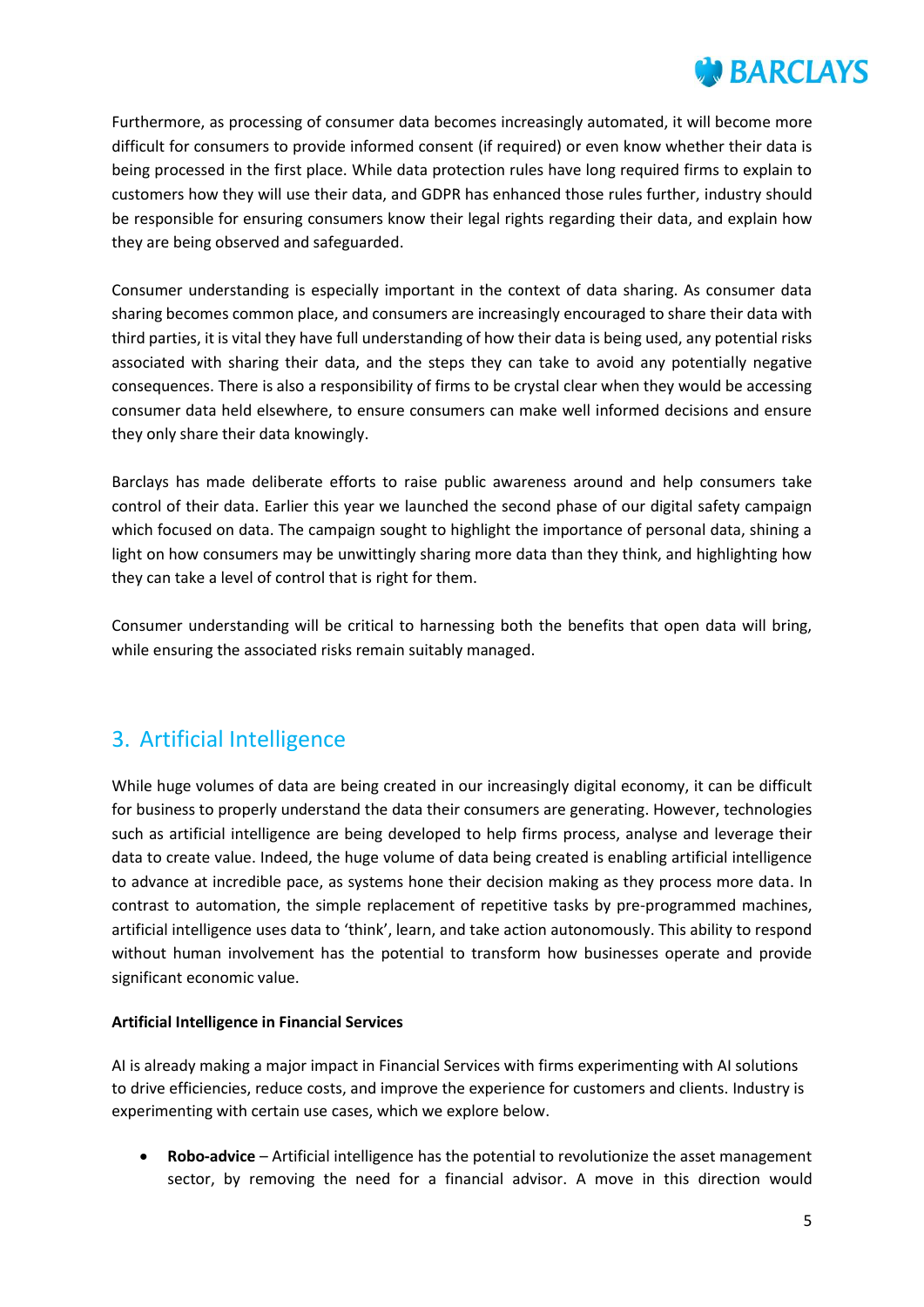

dramatically change current business models and significantly lower the cost of investing. As a result, AI has the potential to open up asset management to new market segments and user groups, enabling greater access to financial markets. Using its power to rapidly mine big data, AI generated advice and recommendations are more likely to be tailored to individual customers than human advice. AI powered robo-advice also has the potential to reduce human error and conflicts of interest as well as regulatory issues. Of course, it will raise new challenges such as ensuring they are designed to provide appropriate advice, and liability considerations, but the potentially benefits on offer should outweigh such challenges.

- **Consumer Engagement –** Firms are increasingly introducing 'chat bots' utilizing conversational AI systems and voice enabled technology to engage with customers. Using the power of big data and machine learning, chat bots can help respond to customer's questions, from on-boarding concerns to transaction-specific questions. In more sophisticated models, customer service chat bots can manage customer requests and make product recommendations. Chat bots have the advantage of being always accessible online, without ever requiring human interaction. AI powered chat bots are also less expensive to maintain than customer service telephone services, though chat bots will always be offered as a complementary service rather than a replacement.
- **KYC, Fraud Detection and Risk Management –** Using the power of big data, artificial intelligence has the capability to assess huge volumes of account and transaction data to detect possible fraud and potentially even identify areas of fraud before it happens. AI can significant boost bank efforts to reduce and prevent fraud on customer accounts therefore reducing the amounts spent reimbursing customers who have been victims of fraud. Instead, these funds can be invested in improving products and services elsewhere.

### **Challenges for Artificial Intelligence**

As AI develops and its use by business increases, issues will likely emerge requiring policymaker intervention. Some potential challenges are explored below:

### **i. The Ethics of Artificial Intelligence**

Now that the technology underpinning AI is sufficiently developed, public debate is shifting to the ethical considerations underpinning AI. Instead of considering whether outcomes can be feasibly achieved using AI and data technologies, increasing consideration is being given as to how those technologies may achieve an outcome, or indeed whether they should even be used for that purpose at all.

To ensure ethical development and use of AI systems, Government should develop a framework of guidelines for industry to abide by. In developing such a framework, it is important government engages all aspects of society to ensure it receives a diverse range of perspectives. For example, as well as academia and industry, it should engage civil society groups and consumer groups like Which? to ensure consumer attitudes to data and AI are understood.

Ethical concerns also cover the safety and security of AI. When AI systems are being designed it is crucial developers consider various ethical questions as well as their usual commercial concerns. For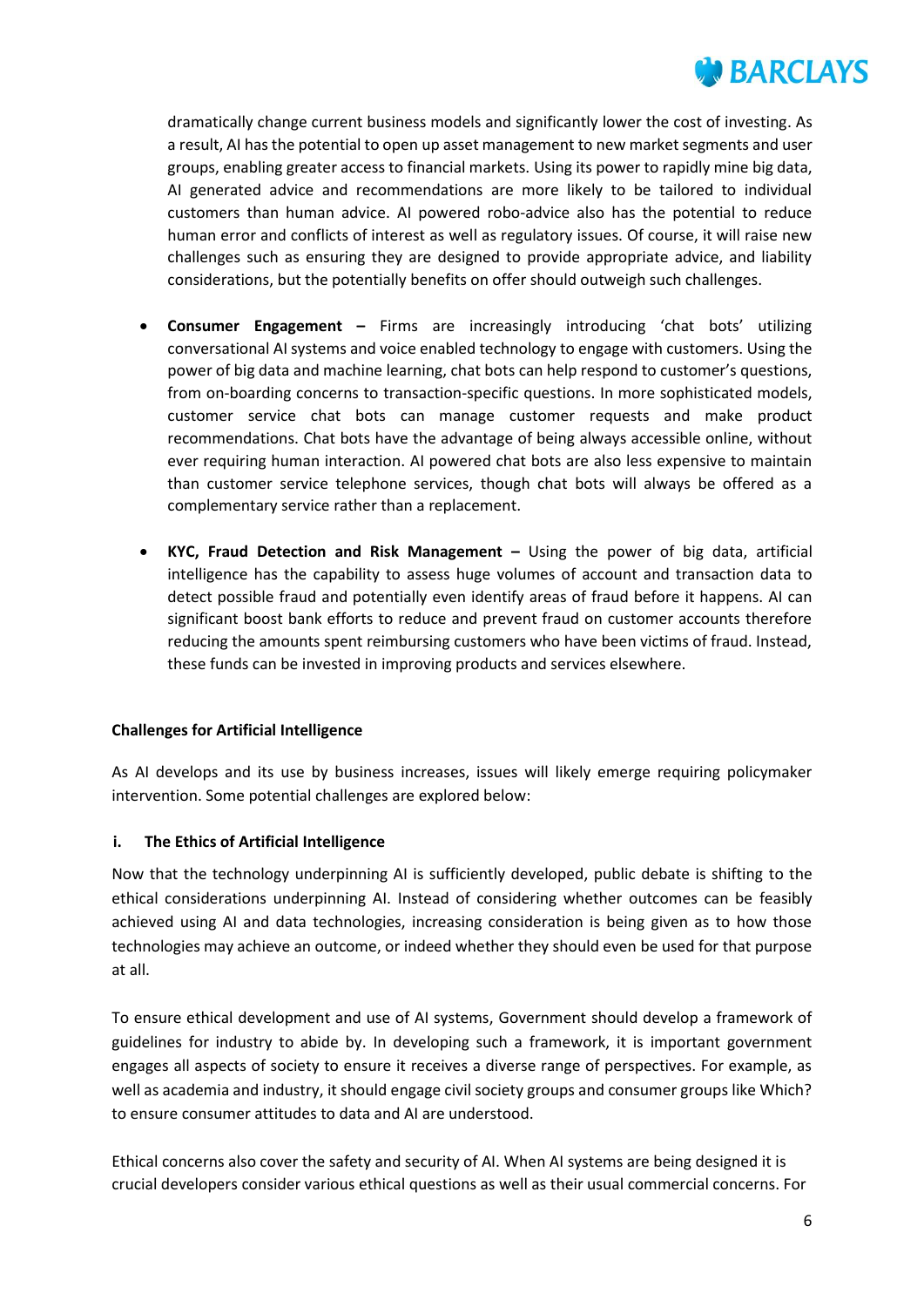

example, as well as considering what outcomes they want their AI system to achieve, and how it should achieve those outcomes, they should also consider potential societal impacts, and what would happen if the AI were to generate unexpected outcomes. Key concerns for government to consider regarding AI are:

- the societal impact of AI systems becoming better than humans at cognitive tasks, not just repetitive actions;
- the issue of AI programmed to undertake destructive actions;
- the impacts of AI programmed to achieve beneficial outcomes, but it develops its own destructive methods to achieve those outcomes.

It is critical that we develop the right ethical frameworks to assess how data is used as part of the AI systems, and to ensure there is fairness, accountability and reliability in the design process. Industry and government need to have clear visibility of the AI use cases being pursued and the rigour with which they are governed to minimise bias and undesired outcomes.

### **ii. Risk of Bias Within Artificial Intelligence**

One of the most cited challenges regarding AI and data is the potential for bias in the system. While recognizing that no system will ever have access to perfect information, there is an inherent risk that AI frameworks, if fed by biased datasets, could lead to biased outcomes and potentially unfair or discriminatory 'decision making'. This is particularly significant for financial institutions with obligations to treat customers fairly. It is essential that firms looking to develop AI systems ensure to the maximum extent possible that any datasets they use are free of bias. Ultimately, any algorithm or AI system is only as valuable as the data being used to fuel it.

### **iii. GDPR and Artificial Intelligence**

For all firms, the use of personal data in AI systems must be GDPR compliant. While protection of personal data is incredibly important, the restrictions on processing of personal data in GDPR may limit the potential benefit AI can offer and therefore the value it could create. For example, automated decision making restrictions (Article 22, GDPR) could prevent firms embracing AI to the maximum extent as significant manual (non-AI based) processes may still be necessary. It is important any decision making or processing based on AI is subject to strict human oversight and control, but potential efficiencies and benefits may not be realised if significant human intervention is required in each individual case. Government should therefore consider how automated decision making provisions under GDPR could be approached to enable AI and other technologies to deliver the most benefit.

### **iv. Liability**

A key concern that remains to be dealt with is the issue of legal liability in the event that something goes wrong. While firms may develop their own AI systems, they also may acquire licensesfor external systems, or simply outsource processing to third party firms. Currently, there is no clear framework setting out where liability lies. Government should therefore consider developing guidance or a liability framework setting out where liability would sit in the event that something goes wrong. As opposed to the unregulated sectors, financial services entities do still remain responsible for ensuring that they take reasonable steps to avoid undue, additional operational risk in connection with such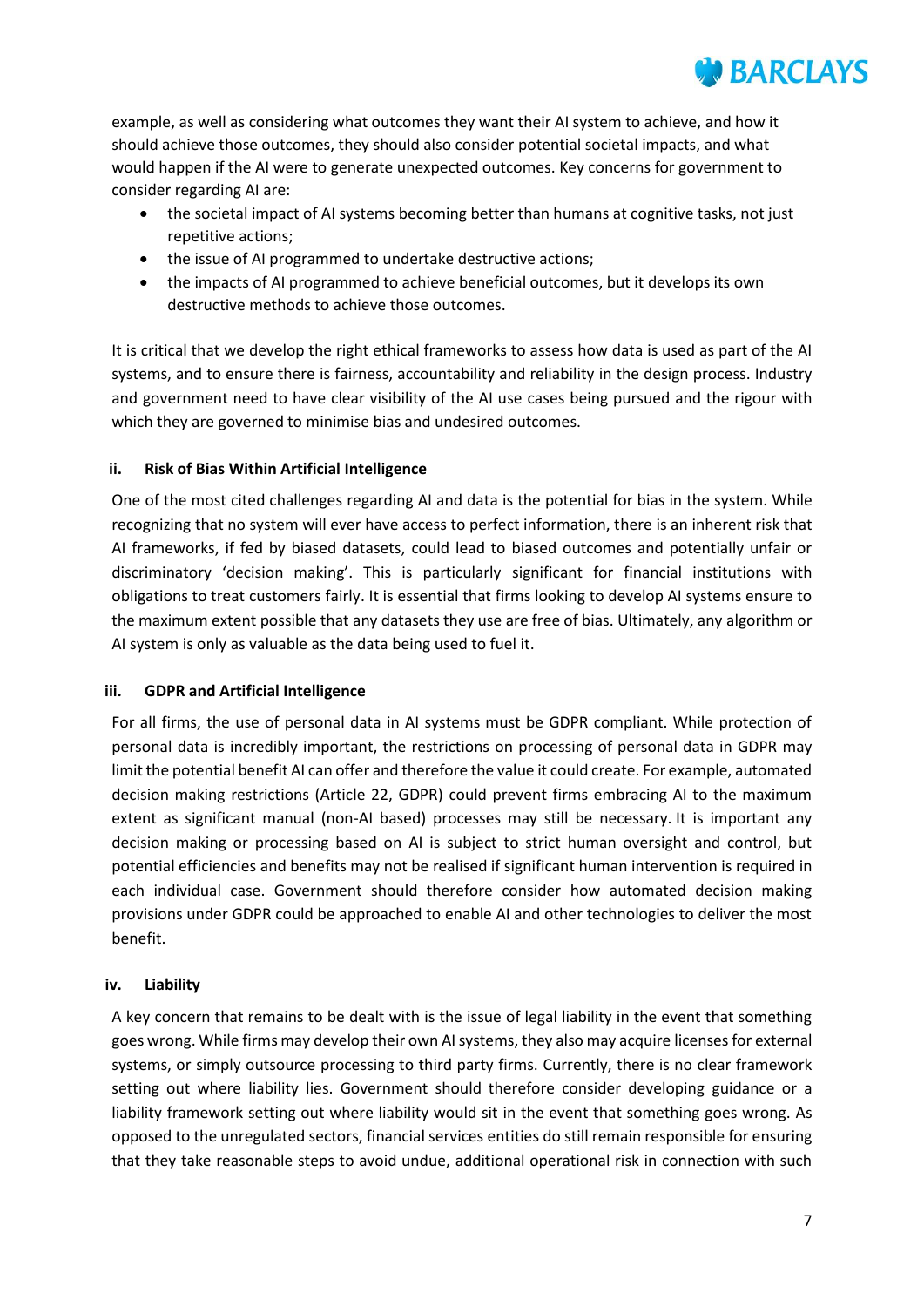

outsourcing. However, there is currently no market standard or developed regulatory guidance in the area of testing AI.

#### **v. Transparency, Explanation and Education of Artificial Intelligence**

Public acceptance of AI technology is at an inflexion point. We continue to see a divergence in views and attitudes to AI between those who are advocates and keen to progress at pace, and those who fear the impact on jobs and are suspicious of the uses and applications of the technology. An adverse reaction to AI could limit the potential economic value the technology could provide. The pace at which technology is evolving and being integrated into day to day lives makes it imperative for us to focus on education and awareness of what the technology can do, what it cannot do and how to approach technology design and implementation in a responsible manner.

Education requires collaboration across industries and sectors. We welcome the creation of the AI Council with its remit to promoting adoption of AI in other sectors of the economy and have engaged them to support with our AI Frenzy events activity and emerging AI engagement and education initiatives we are developing. The investment in improving digital education at primary and secondary levels is key, and requires constant refreshing, given the pace at which technology innovation happens. It is also worth noting that the skill sets to understand and implement AI are not just limited to digital and computer science. The implication of using AI requires a multidisciplinary approach including humanities and creative skills to ensure that we are always aware of how the technology will interact with individuals and society. Government should consider how best to invest in AI education at schools and universities to ensure the UK has the right skills to lead going forward.

If AI is to deliver the value it has the potential to deliver, it is important consumers develop trust in the technology and its use. Transparency around the use of AI, and consumer understanding of its potential benefits are key to developing public acceptance, confidence and ultimately, trust. It is important consumers understand when they are engaging with AI, and when decisions are being taken on the basis of AI. One of Barclays AI Principles, that govern use and development of AI systems, stipulate that we will always be clear to consumers where they are engaging with AI and not a human.

There is a desire for transparency with regards to the AI design process. Under Article 22 of GDPR, financial institutions are required to communicate clearly with customers and regulators regarding AI / big data, including appropriate explanation of algorithms and how outcomes have been reached. For example, a firm may be required to explain how conclusions were reached in the context of a consumer credit assessment. However, this may be difficult to achieve in practice. Financial institutions are actively considering how, where, when, by whom and in what form, an explanation of AI's functionality should be documented, in the absence of guidance from regulators and any market standard.

### <span id="page-7-0"></span>4. Enabling Safe Data Sharing to Create Economic Value

The digitisation of markets has enabled the creation and storage of large amounts of consumer data with the potential to generate significant economic value for consumers and the wider economy.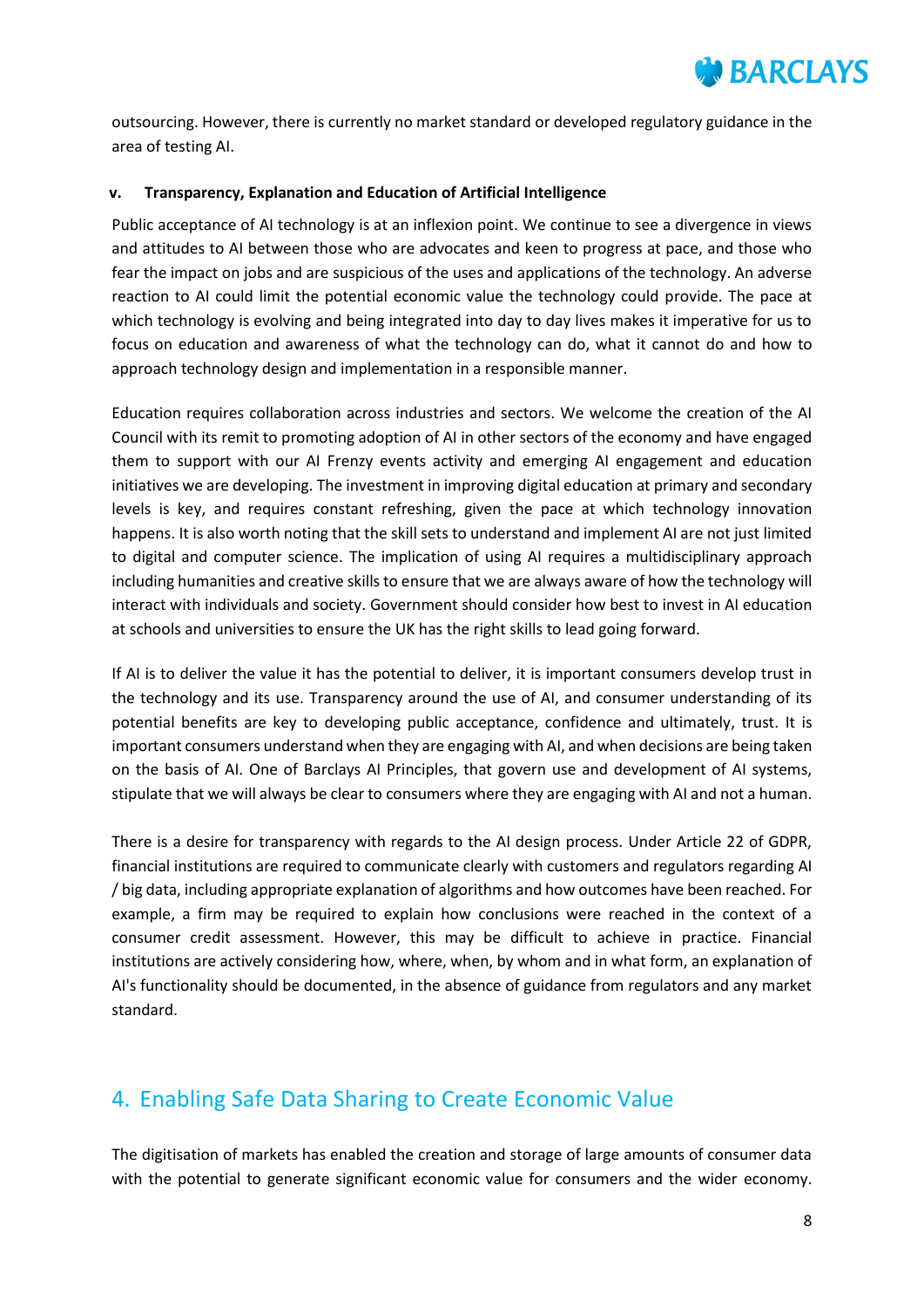

Simultaneously, developments in technology and regulation are increasingly allowing consumers to control their data in ways never previously possible.

In financial services, the Open Banking framework provides a specific example of how, with the right Government, regulatory and industry collaboration, mechanisms can be put in place that enable consumers to share their data with competing third party providers.

Similarly, the new General Data Protection Regulation (GDPR) has enhanced consumers' control over their data, and introduced new data portability capabilities enabling consumers to transfer their data to competing providers.

Initiatives such as these create the foundations on which the UK can develop into a customer-centric, 'open data' economy, with greater competition as consumers leverage their data between providers for their own benefit.

### Open Banking

The Open Banking framework, introduced following a Retail Banking Market Investigation by the Competition and Markets Authority, introduces 'Open Data' principles into financial services, providing consumers with the ability to securely share their financial data with third party firms, whilst continuing to retain their underlying relationship with their bank.

### **How Open Banking Creates Economic Value**

The new framework provides opportunity for consumers to receive meaningful economic value by leveraging their personal financial data for their own benefit. Initial use cases have focused on account 'aggregation', whereby consumers will be able to view and manage their current accounts from different providers, all in one place. In the near future, consumers will be able to initiate payments from their accounts via the third party provider. Looking further into the future, consumers can expect to receive detailed analyses of their financial situation, along with personalised services and rewards. Indeed, in time, there is exciting to potential to further extend the framework to include other financial data to truly provide consumers with a comprehensive overview of their finances.

### **Lessons from Open Banking**

The development of Open Banking has inspired a number of lessons which should be considered when developing similar data sharing frameworks or extending open data principles into other sectors.

 Critical to data sharing frameworks is how the data is transferred between entities, i.e., the mechanisms used to share the data. Open banking was designed to have customer security at its heart, and uses industry approved Application Programming Interface (API) technology to share customer data safely and securely with third parties. Importantly, this negates the need for consumers to provide their login credentials to third parties (known as screen scraping). With API technology underpinning the framework consumers can share their data with confidence, knowing they can stop sharing their data whenever they wish, by turning off the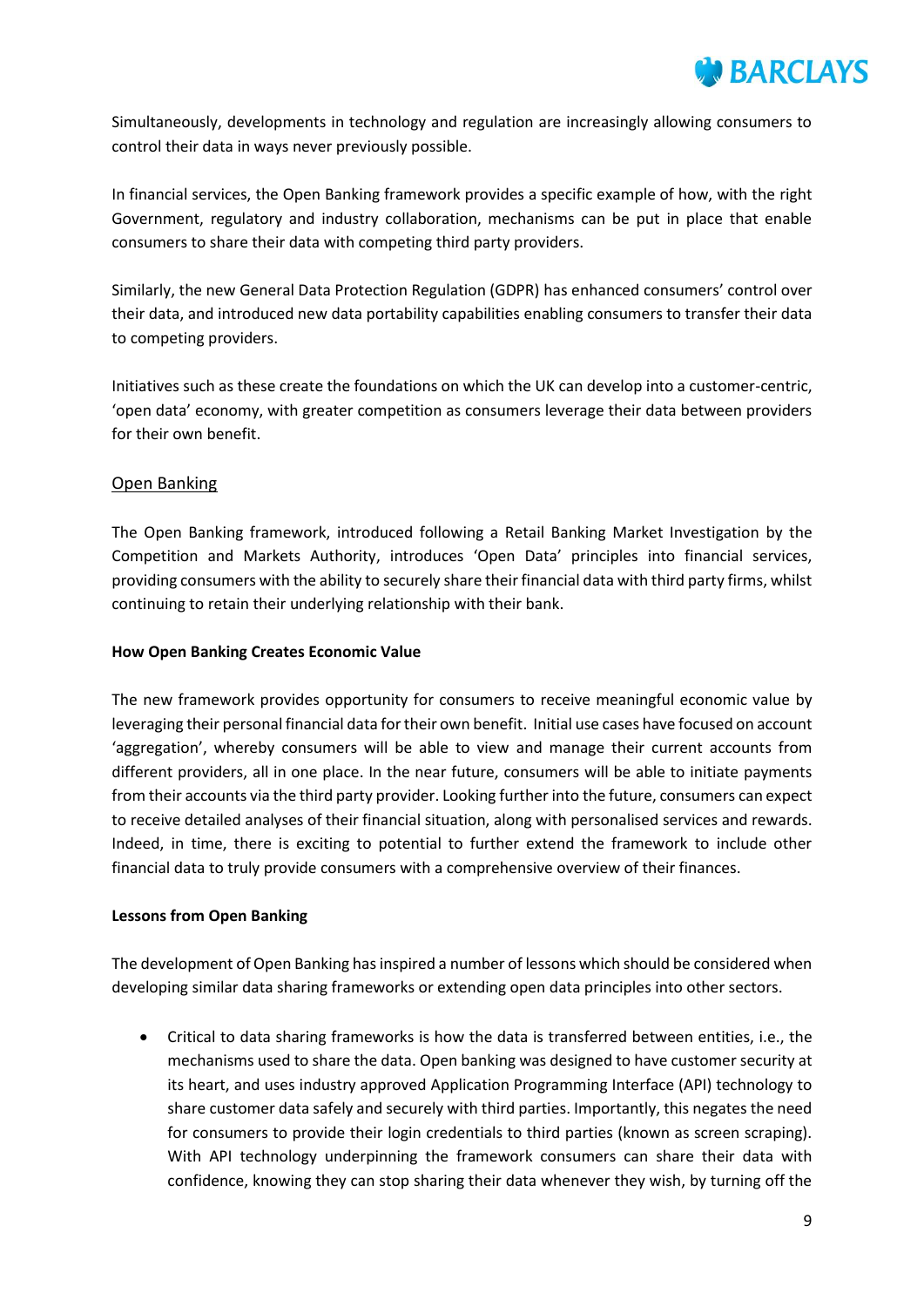

flow directly at their bank. Barclays strongly believes that API-based solutions provide the safest and most secure way of allowing consumers to share their data, and any future data sharing initiatives should be designed on this basis. The FCA is also supportive of this view as set out in its September consultation paper CP18/25 on forthcoming Regulatory Technical Standards for PSD2<sup>1</sup>

 It is also vital to ensure a common standard is accepted and adopted by all participants. Such a standard ensures that providers of new services have reasonable and consistent expectations over the data they will receive and the mechanisms by which this will be translated, preventing the need to build individual and bespoke interfaces to each data provider (for example, avoiding the iOS vs. Android dual app creation issue).

Open Banking represents the most significant change in retail banking in a generation, and has the potential to revolutionise how consumers manage their personal finances over the long-term. While still in its infancy, it is already showing signs of providing tangible benefits to consumers in the banking sector, and is proof that open data principles can be leveraged within the private sector to improve consumer markets.

### **Extension of Open Banking**

There is potential to provide further economic value for consumers by extending the Open Banking framework beyond the nine largest banks, to include all banks. There will be consumers using challenger banks who would also like to benefit from all Open Banking has to offer, but currently their bank is not in scope.

Indeed, policymakers and regulators should consider how further economic value could be created through the introduction of similar data sharing frameworks in other data-rich sectors, for example the technology sector, using the Open Banking framework as a model.

### Data Portability

**.** 

The General Data Protection Regulation (GDPR) has enhanced the data protection framework in the UK and aligned regimes across the EU, strengthening consumers' rights over their data. One area strengthened is consumers' right to data portability, which has the potential to provide significant economic value to consumers and society.

### **The Economic Value of Data Portability**

Under the new rules, consumers can request that firms provide back to them all data they have provided to the firm in return for a service, for the purpose of 'porting' it to a competing provider. This allows a consumer to switch service providers without losing their data profile developed with their existing provider and the associated benefits that brings. A consumer may be discouraged from

<sup>1</sup> <https://www.fca.org.uk/publication/consultation/cp18-25.pdf>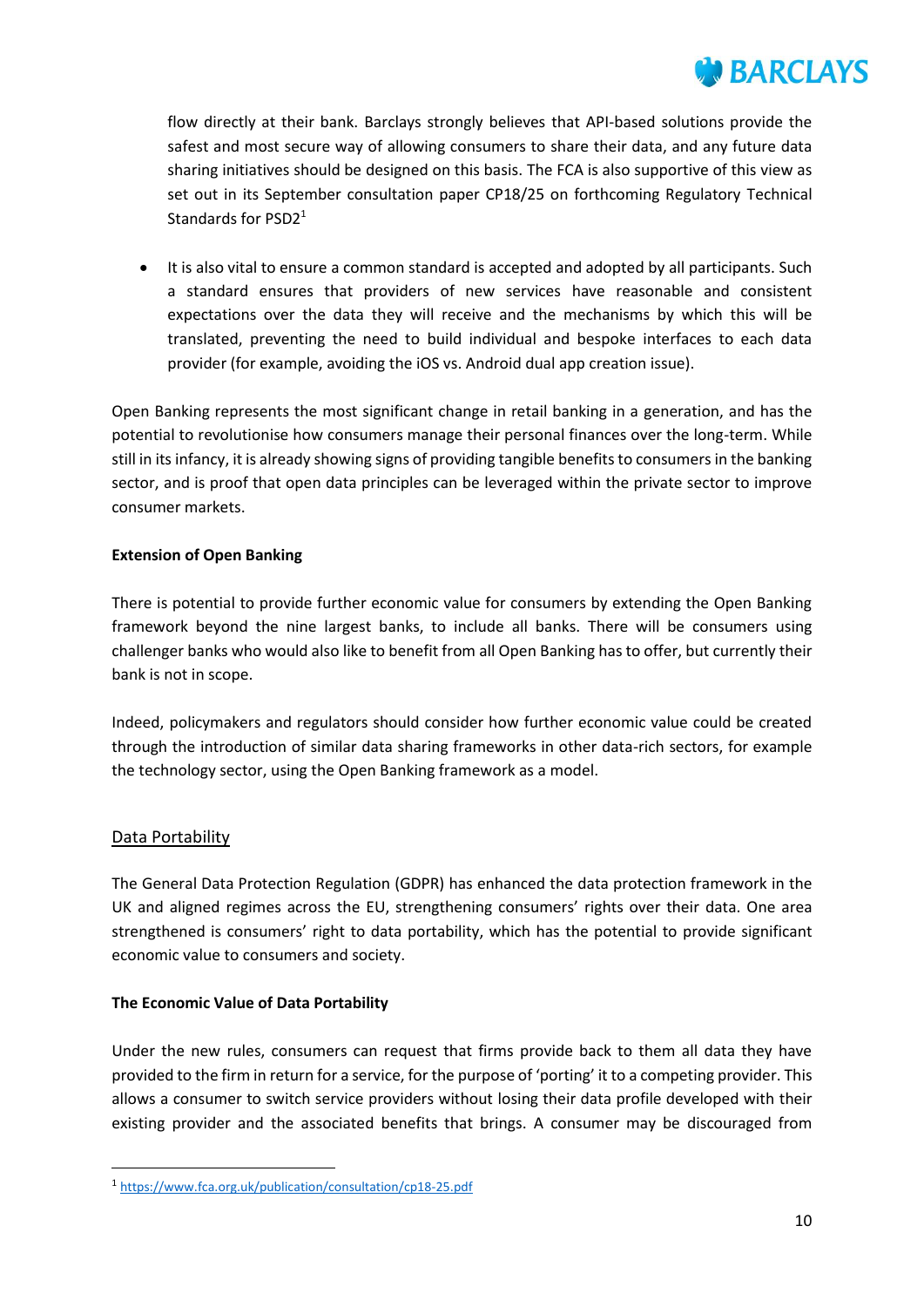

switching to a new service provider if, in so doing, they are unable to take their data history with them, and therefore have to begin creating a new data profile from scratch, which may disadvantage them – either in terms of product/service received or customer experience. Data portability has the potential to remove this barrier to changing service provider, therefore encouraging greater competition and enhancing economic outcomes for consumers. Alternatively, data portability could allow consumers to port their data profile to an intermediary to help them identify better services available at competing providers.

### **Where can Data Portability have the Most Impact?**

Data portability is best placed to provide consumer benefit and economic value in sectors where consumers provide data over time, whereby they develop an extensive data profile that other providers can use to anticipate future behaviour, and tailor their service offerings. The insurance sector could provide a good example. Consumers provide a significant amount of data at the outset to receive a bespoke price quote. The need to 'recreate' their data profile with different providers could act as a disincentive to switch rather than renewing with their existing provider. Data portability in the insurance market could potentially act to help remove this barrier, potentially making it easier and simpler for consumers to switch providers to achieve the best cover at the best price.

More generally, we believe there are criteria that can be used to identify sectors that may be well positioned to benefit from data portability:

- markets rich in personal data, either through initial on-boarding, or through consumer activity;
- markets where data can be used to provide a tailored, personalised or cheaper service;
- markets in which there are multiple service providers.

### **Common Standards for Meaningful Data Portability**

For data portability to fulfil its potential and provide maximum value to consumers there needs to be meaningful interoperability and agreement on common standards between market participants. The extent to which data is actually 'portable' to other providers is key. I.e. the data provided back to consumers should be properly readable, understandable and useable by different providers. Any requirement for the new recipient to prepare or process the data in anyway upon receipt will create extra friction and will naturally limit the potential of data portability. While GDPR dictates that data has to be shared in a commonly used format, if there are significant differences in what is provided by different service providers, the benefits available will be limited. Ensuring data is shared in as uniform a way as possible would contribute to the benefits of data portability being fully realised across the digital economy. It is therefore important that appropriate common standards are created, and adhered to by market participants. As the relevant useful data may differ between sectors, standardised data "templates" should be developed and agreed within sectors to ensure 'ported' data can be used without hesitation by different providers.

#### **Consumer Awareness**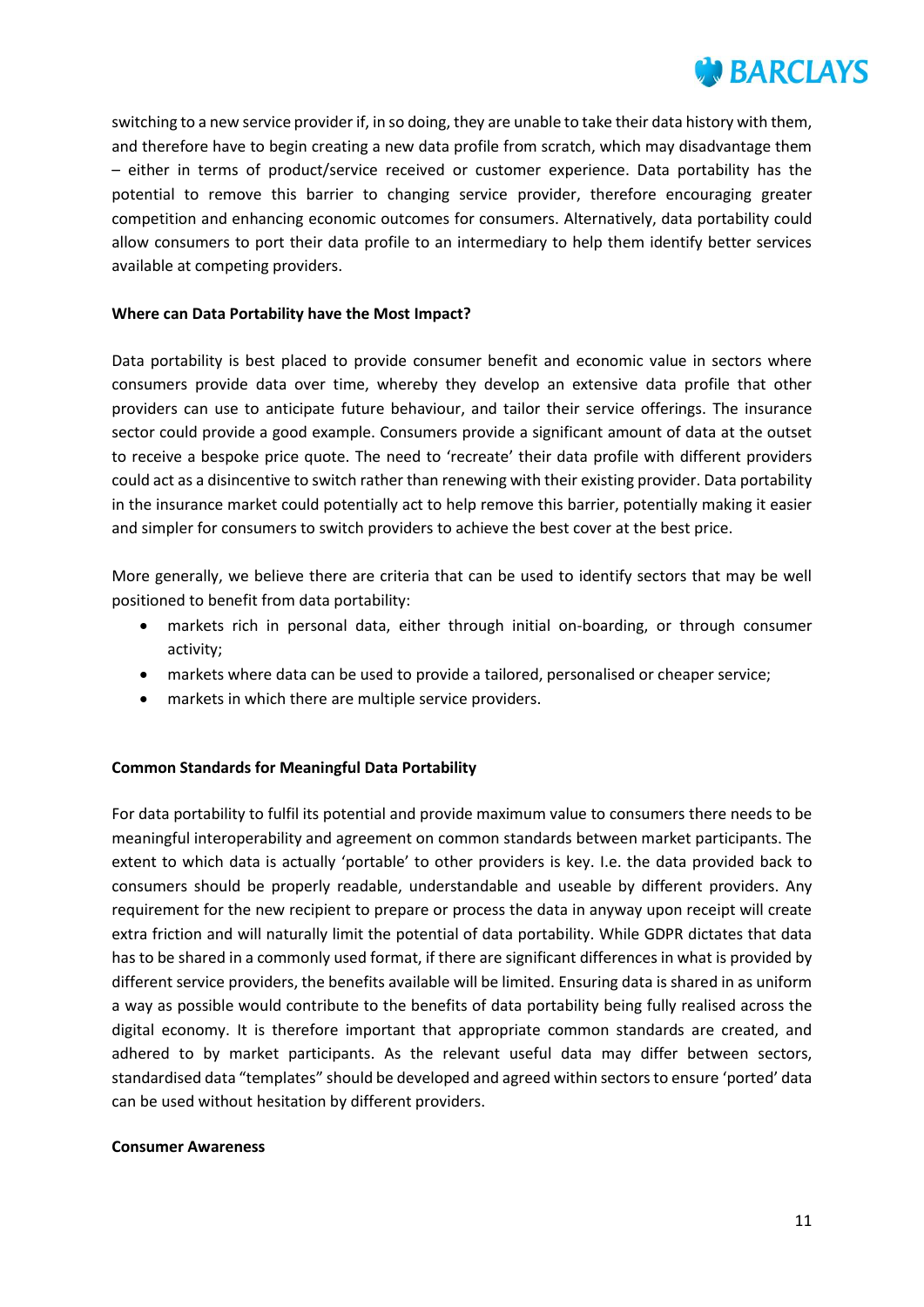

For consumers and businesses to fully realise the benefits of data portability and other data sharing frameworks, the concepts need to become well established, be fully understood by consumers, and enjoy high levels of public awareness and trust. Consumer benefit will be limited if few consumers are aware of their right to data portability and the benefits that this can bring.

The government should therefore seek to maximise consumers' awareness of their data portability rights. Service providers should also be required to ensure consumers are aware of their rights and fully understand that they can request their personal data to share with other firms if they choose to.

### Data Sharing Risks

While data sharing frameworks have the potential to create significant economic value, there may greater risks of fraud if frameworks are not secure. It is imperative that all data sharing is undertaken within a controlled, secure and transparent manner, as without such an approach, there is risk that data is shared in an uncontrolled way, leading to a markedly increased risk of customers being victim of fraud, scams and other negative impacts, as criminals seek to take advantage of a proliferation of available personal information.

In considering the issues and implications of greater data sharing, we have identified a number of questions (focused on retail financial services) that policymakers should consider going forward:

- In situations where the use of centrally held/coordinated data are necessary in order to access certain products or service (for example, credit scoring), what are policy makers' views on the possible scenario where a small number of private sector organisations hold the majority of such data?
- What are the minimum standards for data maintenance? What are the expectations on both consumers and the organisations that hold (and utilise) their data? Who has the right to update such data?
	- $\circ$  For example, if a 'data holding company' becomes aware that the data it holds on a customer is out of date (e.g. that they have moved address), but are not notified of this by the customer, is the organisation able (or, indeed, expected) to update the data without the customer's consent?)
- What if data on consumers is incorrect (either deliberately or accidentally) and becomes shared widely? Where does the responsibility sit for ensuring that these data are updated in a timely manner? What are the standards available to hold such organisations to account in situations where they do not meet these requirements, potentially resulting in customer detriment?
- If data shared is wrong and results in poor outcomes for a customer, who is liable the sharer / or the company?
- If a fraudster assembles data from numerous sources and is able to de-fraud a customer who is responsible?
- Do consumers need a global 'do not share' instruction option for all companies they engage with?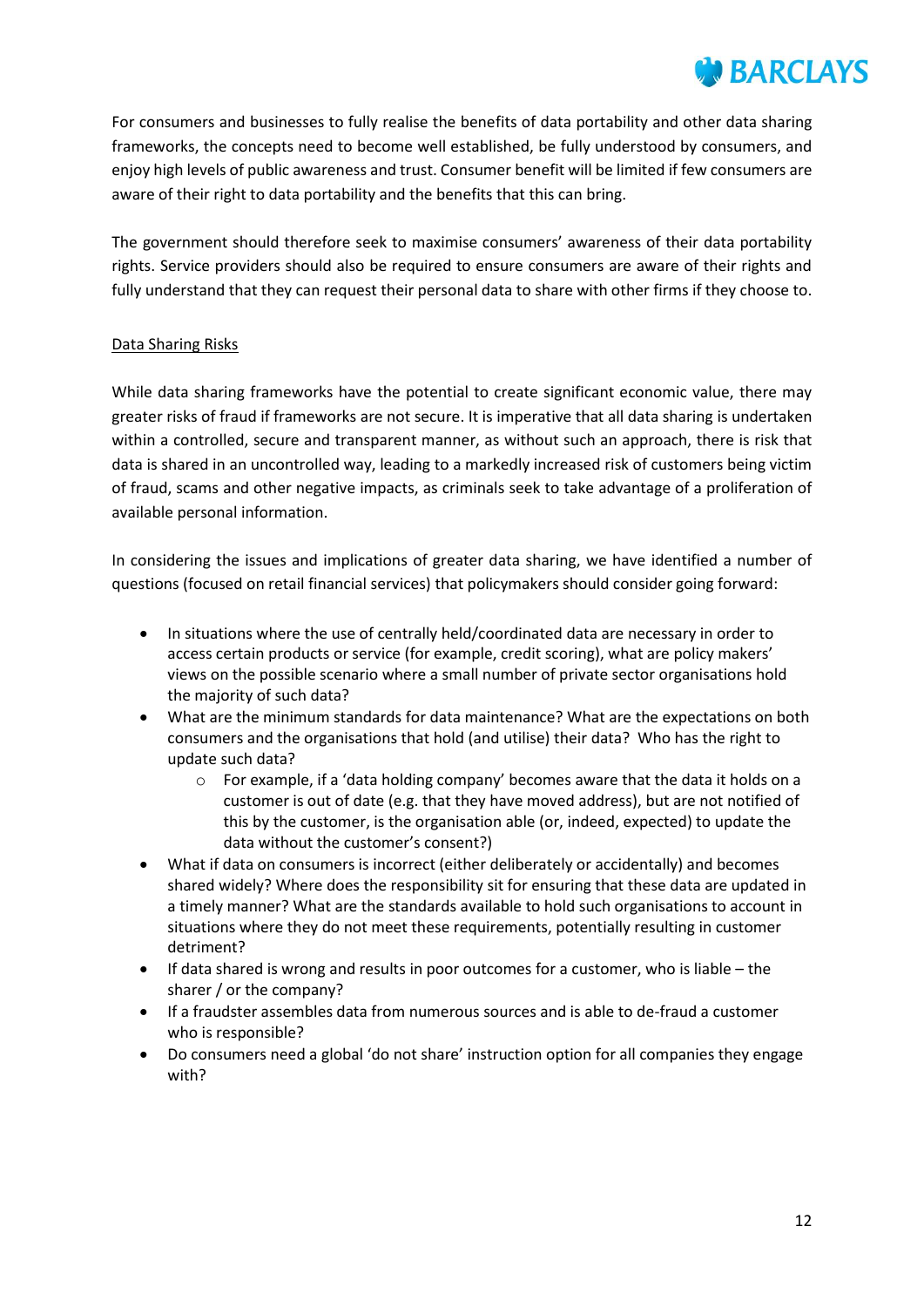

## <span id="page-12-0"></span>5. Data Privacy and Protection

As the volume of consumer data, and its role in society increases, the importance of data privacy increases in parallel. Ensuring a strong data protection framework in the UK is critical to underpinning the move towards an open data economy.

#### **Interoperability of Frameworks**

While the UK currently has a world leading data protection framework in GDPR and the UK Data Protection Act, jurisdictions across the world are also updating and implementing their own frameworks of rules in parallel. As industry often operates across jurisdictions, and as it increasingly moves to using cloud storage and processing services based in jurisdictions across the world, there is a need to ensure data protection regimes are aligned, based on global standards, and where possible, allow for interoperability between jurisdictions. Government should therefore seek to lead development of global standards and push for interoperability between jurisdictions.

#### **Innovation**

As the digital revolution continues, it is important that innovation in the data landscape is balanced with and incorporates strong data protection provisions. Strong data protection will generate greater trust and willingness of consumers to provide their data to firms, or share data between firms, which will ultimately create even greater volumes of data in the system which can be leveraged for innovation. Greater volumes of data are beneficial to innovation, so ensuring strong data protection is ultimately in the interest of innovators.

### **Ensuring Privacy in Data Sharing**

As discussed previously, greater volumes of data and data sharing frameworks have the potential to provide significant economic value to consumers. But as consumer data sharing increases, the risks to data privacy increase too, if that data sharing is not undertaken safely and securely.

Ensuring appropriate infrastructure and mechanisms are in place to share data is the best solution to facilitating data sharing, while limiting any risks to data privacy. Indeed, the API technology framework in place for data sharing within Open Banking is an appropriate model and a good example of how to share consumer data safely and securely. If data is not shared or ported securely, there is significant risk both to consumers in terms of data security, but also to the open data concept more broadly, as a major data breach may risk undermining data sharing initiatives before they have demonstrated their potential.

For Open Banking to have maximum impact and benefit to consumers, a cultural shift towards data sharing is required. For this to take place, consumer trust is key, and a strong data protection framework is crucial to underpinning that trust.

### **Distributed Ledger Technology and GDPR**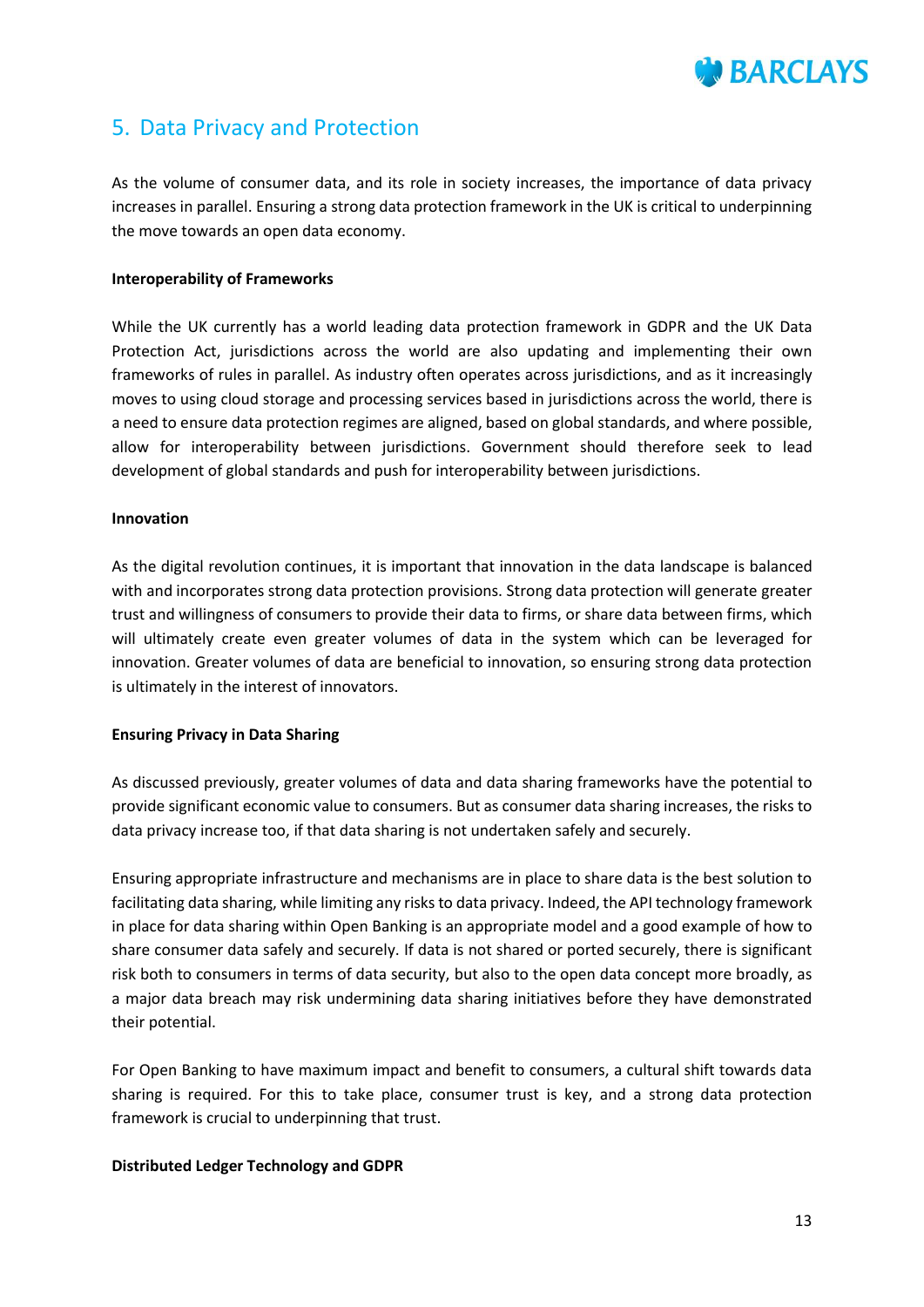

As firms increasingly experiment with blockchain and distributed ledger technologies (DLT), Government should review how the technologies interact with GDPR and what they mean for ownership and storage of data, given in certain circumstances their decentralised model and lack of permission when data is shared. GDPR will likely raise significant challenges for DLT services. For example, 'the right of erasure' (Article 17) appears to conflict with the immutable nature of the blockchain, subject to further clarification on the term erasure. Further the legal concepts of "Data Controller", "Data Processor" and "Data Subject Access Request" will be become much more challenging to handle as copies of data are shared with all participants.

### **Data Adequacy**

It is important to ensure the UK continues to be at the forefront of personal data protection going forward, as we leave the EU and beyond. As part of any Brexit deal, agreement will be needed on the treatment of data to maintain the current free flow of data that exists, or risk creating new barriers to the free flow of data across the new UK-EU border. The simplest solution would be a data adequacy decision under the GDPR framework. The Government should look to achieve such a decision from the EU as a priority matter.

### **Merchant Data Breaches**

Naturally, as firms collect more and more data on consumers, and the value of data increases further, there will likely be an increase in the number of cyber-attacks intended to steal consumer data. Such data breaches in merchants of all sizes and across sectors will leave consumers exposed and vulnerable to fraud.

While the data breach may be the result of poor cyber security and data protection procedures of the merchant, it is banks that often have to incur costs to reimburse consumers of any fraudulent activity on their accounts, or incur costs of pre-emptive action like re-issuing compromised cards.

The Government should review the liability framework for merchant data breaches to ensure that those who allow data losses bear the full costs of those data losses, including any costs of third parties that can be accurately associated to their data loss. Otherwise, those who incur the losses will never have a full incentive to prevent them in the first place.

# <span id="page-13-0"></span>6. Data and Digital Trade

As international trade becomes increasingly digital in the 21st century, it is also important to consider the implications for data and cross border data flows in a digital economy.

The direction of travel in some jurisdictions is towards data localisation, i.e. the introduction of rules that effectively require data to be stored within national borders. For example, the Russian Data Protection Authority blocked access to LinkedIn to comply with a Moscow City Court ruling that LinkedIn had violated Russia's data localisation laws. There is a risk this becomes a growing trend,